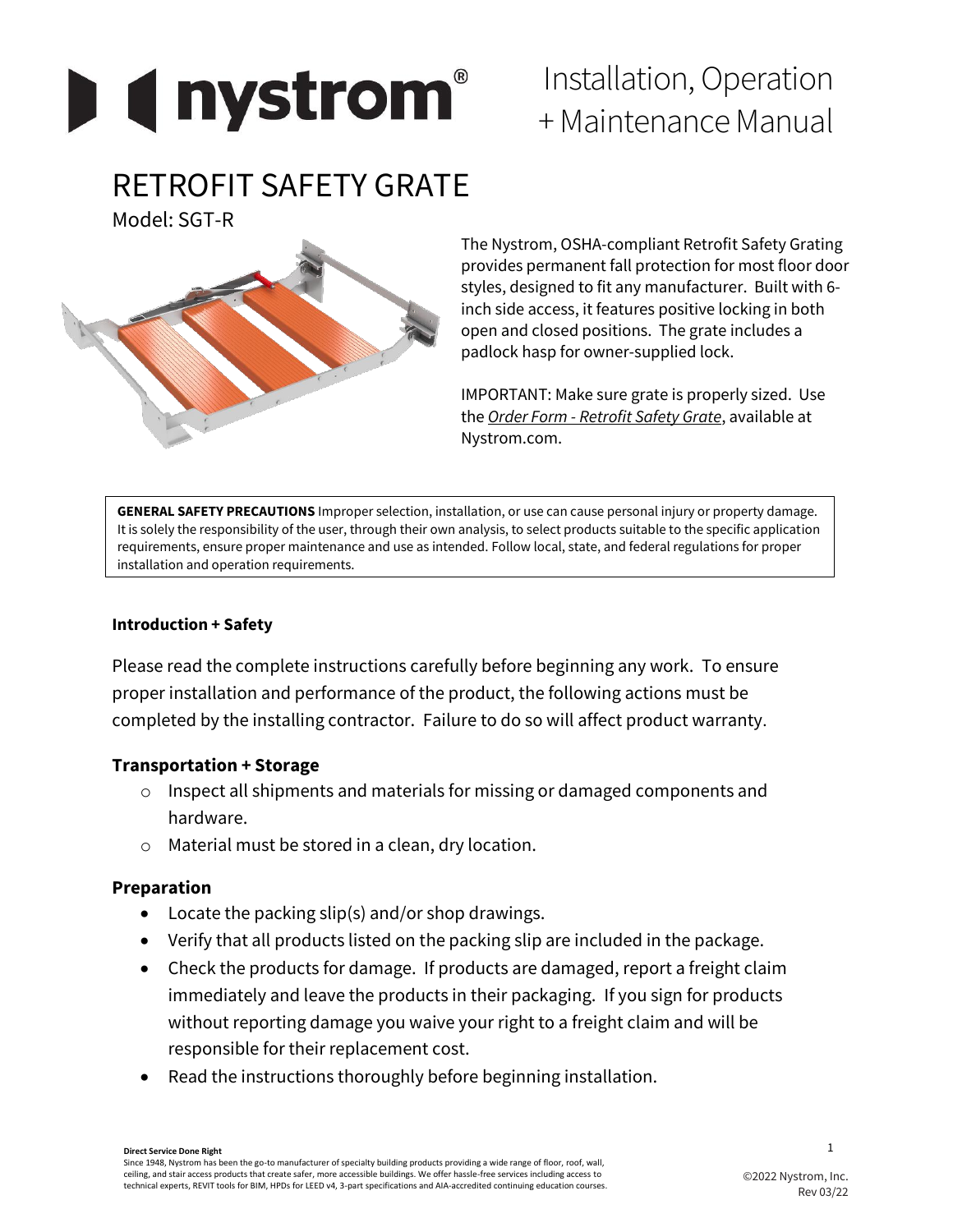#### **Tool List**

- Safety glasses
- Tape measure
- Level
- Marker, felt tip
- Hammer drill, or standard drill
- Chisel
- Hex key wrench, 3/16"
- Wrenches and/or sockets
- Pliers, needle-nose

# **Pre-Installation**

- Secure area against falling, as the floor door cover must be in the open position.
- Grate will open perpendicular to the existing floor door cover.
- Check condition of concrete where brackets are to be mounted and chisel smooth, if necessary.
- Retrofit Safety Grates are built for bolt-in installation and are provided with mounting brackets that have clearance holes for 3/8-inch hardware. *(Anchor bolts are recommended for concrete openings. Lag bolts are recommended for wood openings.)*
- **Mounting hardware provided by others**.
- Two-person installation is recommended.

# **Acceptable Mounting Locations**



**MOUNTING INTO CONCRETE** 

**Type A – Mounting into frame** Support brackets mounted **through frame** into concrete or into **C-channel**



 $\overline{2}$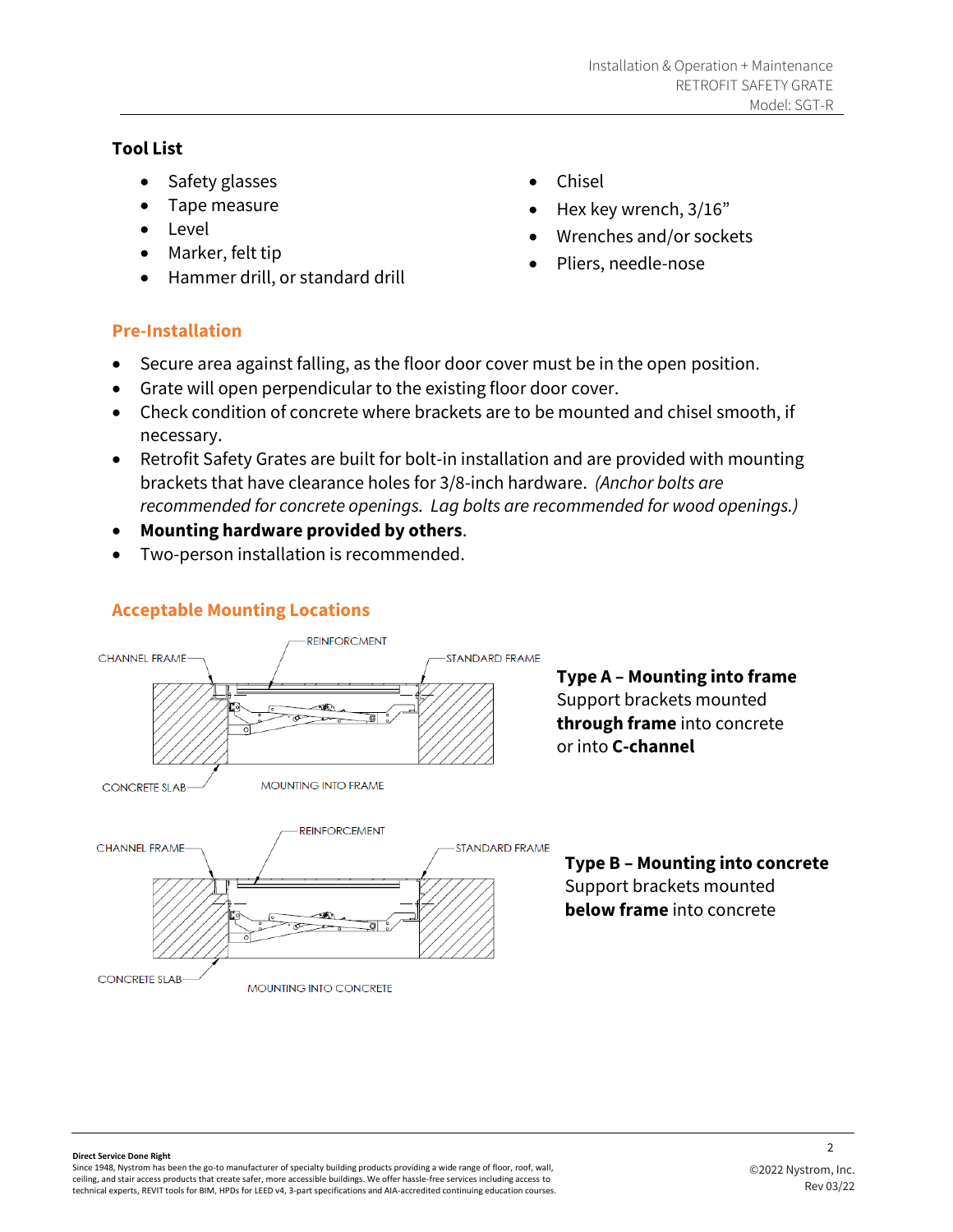

| <b>ITEM NO.</b> | <b>DESCRIPTION</b>            |
|-----------------|-------------------------------|
|                 | <b>GRATE ASSEMBLY</b>         |
| 2               | <b>HOLD OPEN ARM</b>          |
| з               | LIFT HANDI F WITH RED HANDI F |
|                 | <b>PIVOT BRACKET</b>          |
| 5               | <b>SUPPORT BRACKET</b>        |
| ĸ               | <b>PADLOCK HASP</b>           |
|                 | <b>ALUM BOSS/STRIKER BOLT</b> |

# **Retrofit Safety Grate Components**

#### **INSTALLATION**

1. Determine proper mounting location, as shown on page 2. Place brackets perpendicular to the floor door cover hinges.

#### 2. **Mark Drill Hole Locations for Mounting Brackets**

- a. Set the pivot bracket into position per determined mounting location, making sure both ends are level and equally distant to the sides of the opening.
- b. While holding the pivot bracket in place, mark the mounting holes.
- c. Set bracket aside and drill mounting holes for customer supplied hardware.
- d. Bolt pivot bracket into place using customer supplied hardware.
- e. Set the support bracket into position on the opposite side, making sure the top is level with the top of the pivot bracket, and both sides are equally distanced from the opening. This will allow for correct placement of the safety grate.
- f. Mark and drill mounting holes. Bolt support bracket into place with customer supplied hardware.

#### 3. **Center Hinge Brackets on Nut Rails**

a. Remove clevis and cotter pins from hinge brackets. *(See Fig. 1)* 



Figure 1

#### **Direct Service Done Right**

Since 1948, Nystrom has been the go-to manufacturer of specialty building products providing a wide range of floor, roof, wall, ceiling, and stair access products that create safer, more accessible buildings. We offer hassle-free services including access to technical experts, REVIT tools for BIM, HPDs for LEED v4, 3-part specifications and AIA-accredited continuing education courses. 3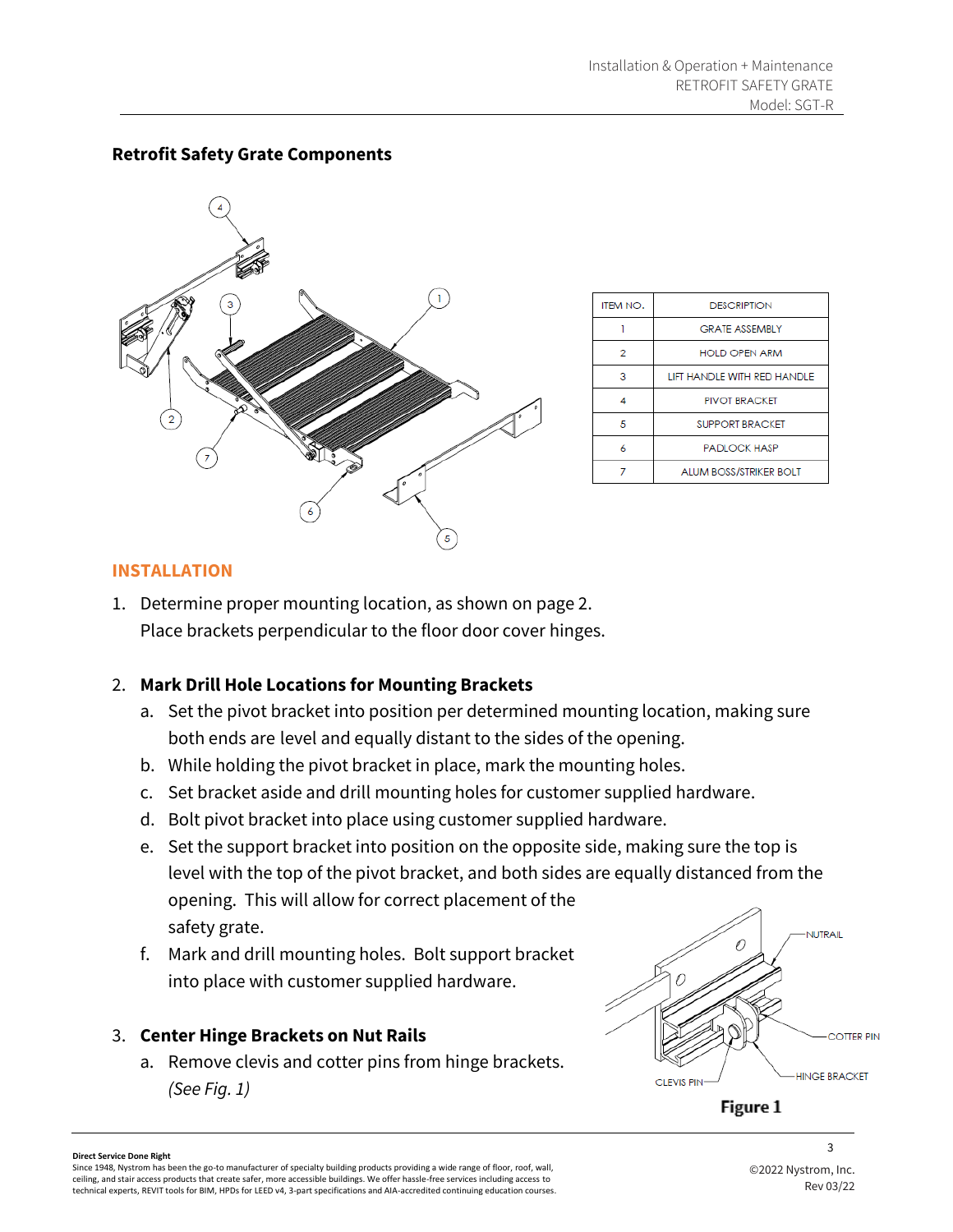b. Make sure hinge brackets are centered on nut rails with 2-1/8" on either side. *(See Fig. 2)* If necessary, loosen the set screws in the hinge brackets with a 3/16" hex key wrench and adjust as needed. The  $\bigcirc$ center distance between the hinge brackets should be equal to the center distance between the safety grate plates for proper installation. *(See Fig. 2 & 3)* Tighten set screws.  $-2.125$ 

# 4. **Install Safety Grate into Hinge Brackets**

# *(Two crew members recommended)*

- a. With a crew member at each end lower the safety grate onto the support bracket so the end of the grate rests on the angles.
- b. On the pivot bracket end, line up the mounting holes in the grate plates with the holes in the hinge brackets. *(See Fig. 3)*
- c. Insert the clevis pins through the hinge brackets and grate plates. *(See Fig. 1)*
- d. Insert the cotter pins into the clevis pins to lock the safety grate into place.

# 5. **Attach Hold Open Arm**

- a. Remove striker bolt from aluminum boss on grate plate. *(See Fig. 4)*
- b. Rotate the hold open arm up until the slot lines up with the aluminum boss.
- c. Insert the striker bolt through the arm slot and thread into boss until tight, using a 5/8" wrench or socket.



Figure 4

HINGE BRACKET CETNERED ON NUTRAIL

 $\bigcirc$ 

 $2.125$ 





Figure 3

Since 1948, Nystrom has been the go-to manufacturer of specialty building products providing a wide range of floor, roof, wall, ceiling, and stair access products that create safer, more accessible buildings. We offer hassle-free services including access to technical experts, REVIT tools for BIM, HPDs for LEED v4, 3-part specifications and AIA-accredited continuing education courses.